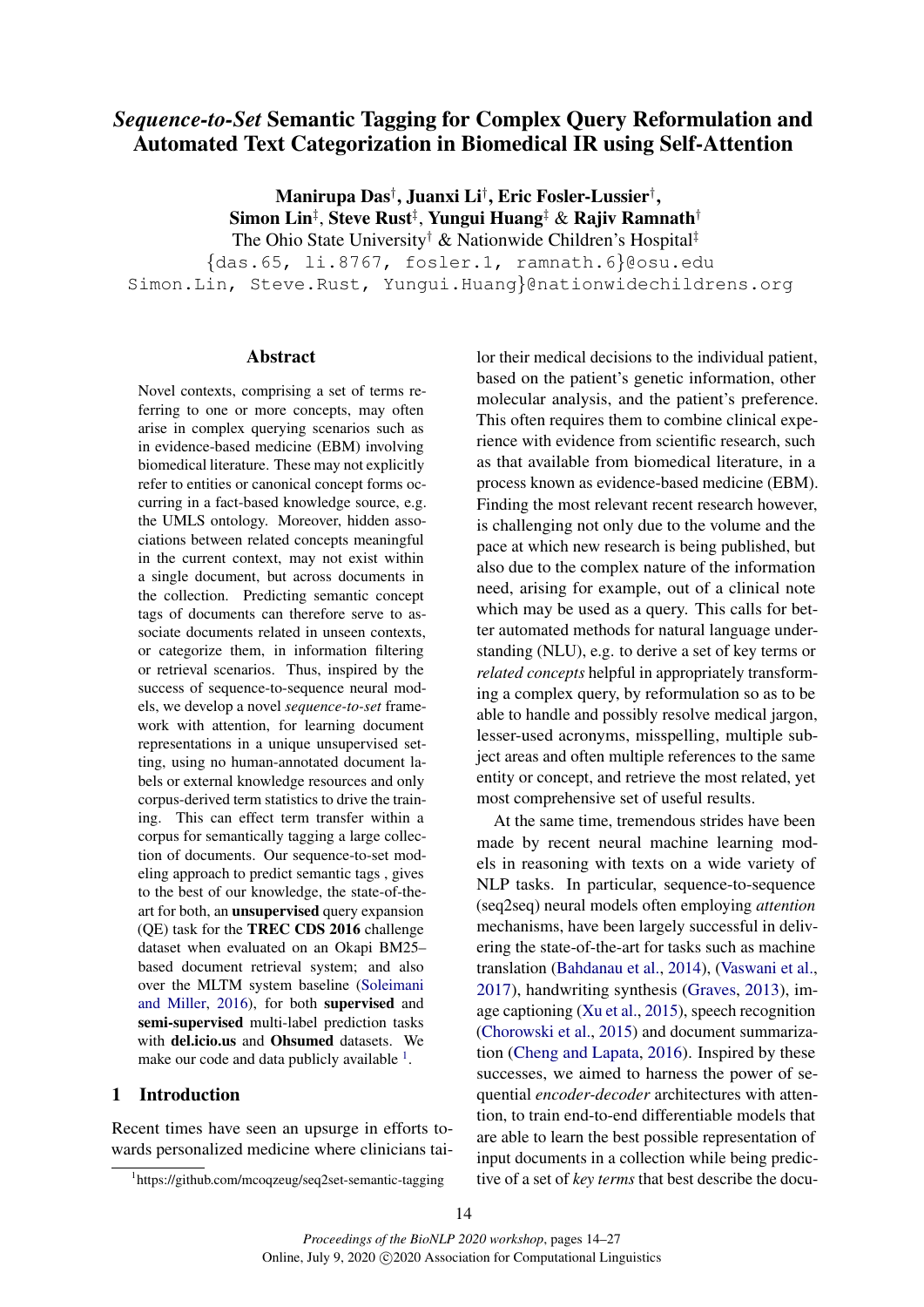ment. These will be later used to *transfer* a relevant but diverse set of key terms from the most related documents, for "semantic tagging" of the original input documents so as to aid in downstream query refinement for IR by pseudo-relevance feedback [\(Xu and Croft,](#page-9-1) [2000\)](#page-9-1).

To this end and to the best of our knowledge, we are the first to employ a novel, completely unsupervised end-to-end neural attention-based document representation learning approach, using no external labels, in order to achieve the most meaningful term transfer between related documents, i.e. semantic tagging of documents, in a "pseudorelevance feedback"–based [\(Xu and Croft,](#page-9-1) [2000\)](#page-9-1) setting for unsupervised query expansion. This may also be seen as a method of document expansion as a means for obtaining query refinement terms for downstream IR. The following sections give an account of our specific architectural considerations in achieving an end-to-end neural framework for semantic tagging of documents using their representations, and a discussion of the results obtained from this approach.

### 2 Related Work

Pseudo-relevance feedback (PRF), a *local context analysis* method for automatic query expansion (QE), is extensively studied in information retrieval (IR) research as a means of addressing the word mismatch between queries and documents. It adjusts a query relative to the documents that initially appear to match it, with the main assumption that the top-ranked documents in the first retrieval result contain many useful terms that can help discriminate relevant documents from irrelevant ones [\(Xu](#page-9-1) [and Croft,](#page-9-1) [2000\)](#page-9-1), [\(Cao et al.,](#page-7-3) [2008\)](#page-7-3). It is motivated by *relevance feedback* (RF), a well-known IR technique that modifies a query based on the relevance judgments of the retrieved documents [\(Salton et al.,](#page-8-3) [1990\)](#page-8-3). It typically adds common terms from the relevant documents to a query and re-weights the expanded query based on term frequencies in the relevant documents relative to the non-relevant ones. Thus in PRF we find an initial set of most relevant documents, then assuming that the top *k* ranked documents are relevant, RF is done as before, without manual interaction by the user. The added terms are, therefore, common terms from the top-ranked documents.

To this end, [\(Cao et al.,](#page-7-3) [2008\)](#page-7-3) employ term classification for retrieval effectiveness, in a "supervised"

setting, to select most relevant terms. [\(Palangi et al.,](#page-8-4) [2016\)](#page-8-4) employ a deep sentence embedding approach using LSTMs and show improvement over standard sentence embedding methods, but as a means for directly deriving encodings of queries and documents for use in IR, and not as a method for QE by PRF. In another approach, [\(Xu et al.,](#page-9-2) [2017\)](#page-9-2) train autoencoder representations of queries and documents to enrich the feature space for learningto-rank, and show gains in retrieval performance over pre-trained rankers. But this is a fully supervised setup where the queries are *seen* at train time. [\(Pfeiffer et al.,](#page-8-5) [2018\)](#page-8-5) also use an autoencoder-based approach for actual query refinement in pharmacogenomic document retrieval. However here too, their document ranking model uses the encoding of the query and the document for training the ranker, hence the queries are *not unseen* with respect to the document during training. They mention that their work can be improved upon by the use of seq2seqbased approaches. In this sense, i.e. with respect to QE by PRF and learning a sequential document representation for document ranking, our work is most similar to [\(Pfeiffer et al.,](#page-8-5) [2018\)](#page-8-5). However the queries are completely unseen in our case and we use only the documents in the corpus, to train our neural document language models from scratch in a completely unsupervised way.

Classic sequence-to-sequence models like [\(Sutskever et al.,](#page-8-6) [2014\)](#page-8-6) demonstrate the strength of recurrent models such as the LSTM in capturing short and long range dependencies in learning effective encodings for the end task. Works such as [\(Graves,](#page-8-2) [2013\)](#page-8-2), [\(Bahdanau et al.,](#page-7-0) [2014\)](#page-7-0), (Rocktäschel et al., [2015\)](#page-8-7), further stress the key role that attention, and multi-headed attention [\(Vaswani et al.,](#page-8-1) [2017\)](#page-8-1) can play in solving the end task. We use these insights in our work.

According to the detailed report provided for this dataset and task in [\(Roberts et al.,](#page-8-8) [2016\)](#page-8-8) all of the systems described perform direct query reweighting aside from supervised term expansion and are highly tuned to the clinical queris in this dataset. In a related medical IR challenge [\(Roberts et al.,](#page-8-9) [2017\)](#page-8-9) the authors specifically mention that with only six partially annotated queries for system development, it is likely that systems were either under- or over-tuned on these queries. Since the setup of the seq2set framework is an attempt to model the PRF based query expansion method of its closest related work [\(Das et al.,](#page-7-4) [2018\)](#page-7-4) where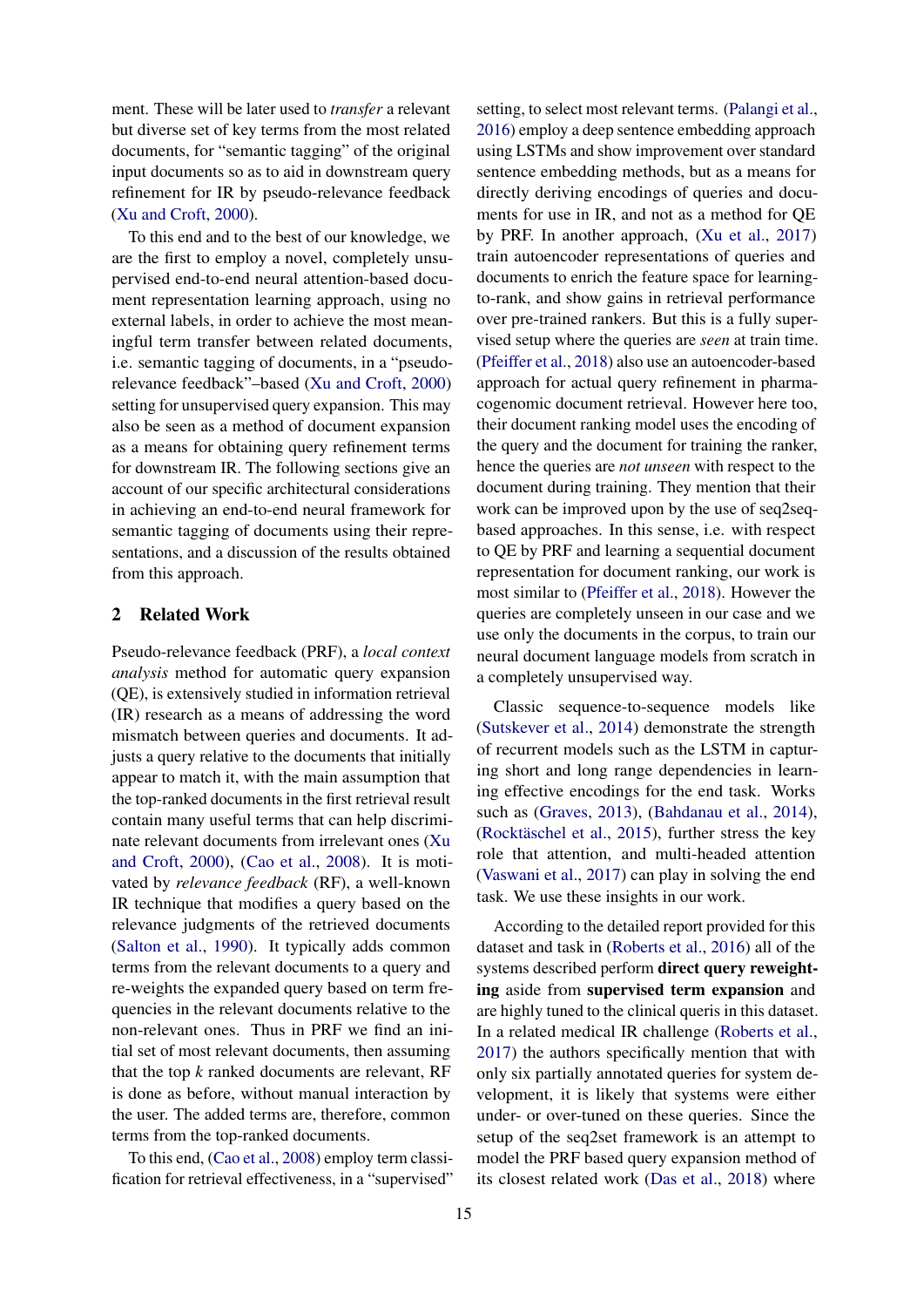the effort is also to train a neural generalized language model for unsupervised semantic tagging, we choose this system as the benchmark to compare against to our end-to-end approach for the same task.

# 3 Methodology

Drawing on sequence-to-sequence modeling approaches for text classification, e.g. textual entail-ment (Rocktäschel et al., [2015\)](#page-8-7) and machine translation [\(Sutskever et al.,](#page-8-6) [2014\)](#page-8-6), [\(Bahdanau et al.,](#page-7-0) [2014\)](#page-7-0) we adapt from these settings into a *sequenceto-set* framework, for learning representations of input documents, in order to derive a meaningful set of terms, or *semantic tags* drawn from a closely related set of documents, that expand the original documents. These document expansion terms are then used downstream for query reformulation via PRF, for unseen queries. We employ an endto-end framework for unsupervised representation learning of documents using TFIDF-based *pseudolabels* (Figure [1\(](#page-3-0)a))and a separate cosine similaritybased ranking module for semantic tag inference (Figure  $1(b)$  $1(b)$ ).

We employ various methods such as doc2vec, Deep Averaging, sequential models such as LSTM, GRU, BiGRU, BiLSTM, BiLSTM with Attention and Self-attention, detailed in Figure [1\(](#page-3-0)c)-(f), see Appendix [A,](#page-10-0) for learning fixed-length input document representations in our framework. We apply methods like DAN [\(Iyyer et al.,](#page-8-10) [2015\)](#page-8-10), LSTM, and BiLSTM as our baselines and formulate attentional models including a self-attentional Transformerbased one [\(Vaswani et al.,](#page-8-1) [2017\)](#page-8-1) as our proposed augmented document encoders.

Further, we hypothesize that a sequential, bidirectional or attentional encoder coupled with a decoder, i.e. a sigmoid or softmax prediction layer, that conditions on the encoder output  $v$  (similar to an approach by [\(Kiros et al.,](#page-8-11) [2015\)](#page-8-11) for learning a neural probabilistic language model), would enable learning of the optimal semantic tags in our unsupervised query expansion setting, while modeling directly for this task in an end-to-end neural framework. In our setup the decoder predicts a meaningful set of concept tags that best describe a document according to the training objective. The following sections describe our setup.

# 3.1 The *Sequence-to-Set* Semantic Tagging Framework

**Task Definition:** For each query document  $d_q$ in a given a collection of documents  $D =$  $\{d_1, d_2, ..., d_N\}$ , represented by a set of k keywords or labels, e.g. k terms in  $d_q$  derived from top−|V | TFIDF-scored terms, find an *alternate* set of k most relevant terms coming from documents *"most related"* to  $d_q$  from elsewhere in the collection. These serve as *semantic tags* for expanding  $d_q$ .

In the unsupervised task setting described later, a document to be tagged is regarded as a query document  $d_q$ ; its semantic tags are generated via PRF, and these terms will in turn be used for PRF– based expansion of unseen queries in downstream IR. Thus  $d_q$  could represent an original complex query text or a document in the collection.

In the following sections we describe the building blocks used in the setup for the baseline and proposed models for sequence-to-set semantic tagging as described in the task definition.

#### 3.2 Training and Inference Setup

The overall architecture for sequence-to-set semantic tagging consists of two phases, as depicted in the block diagrams in Figures  $1(a)$  $1(a)$  and  $1(b)$ : the first, for training of input representations of documents; and the second for inference to achieve *term transfer* for semantic tagging. As shown in Figure [1\(](#page-3-0)a), the proposed model architecture would first learn the appropriate feature representations of documents in a first pass of training, by taking in the tokens of an input document sequentially, using a document's pre-determined  $top-k$  TFIDFscored terms as the *pseudo-*class labels for an input instance, i.e. prediction targets for a sigmoid layer for multi-label classification. The training objective is to maximize probability for these  $k$  terms, or  $y_p = (t_1, t_2, ... t_k) \in V$ , i.e.

$$
\arg\max_{\theta} P(y_p = (t_1, t_2, ... t_k) \in V | v; \theta)
$$
 (1)

given the document's encoding  $v$ . For computational efficiency, we take  $V$  to be the list of top-10K TFIDF-scored terms from our corpus, thus  $|V| = 10,000$ . k is taken as 3, so each document is initially labeled with 3 terms. The sequential model is then trained with the  $k$ -hot 10K-dimensional label vector as targets for the sigmoid classification layer, employing a couple of alternative training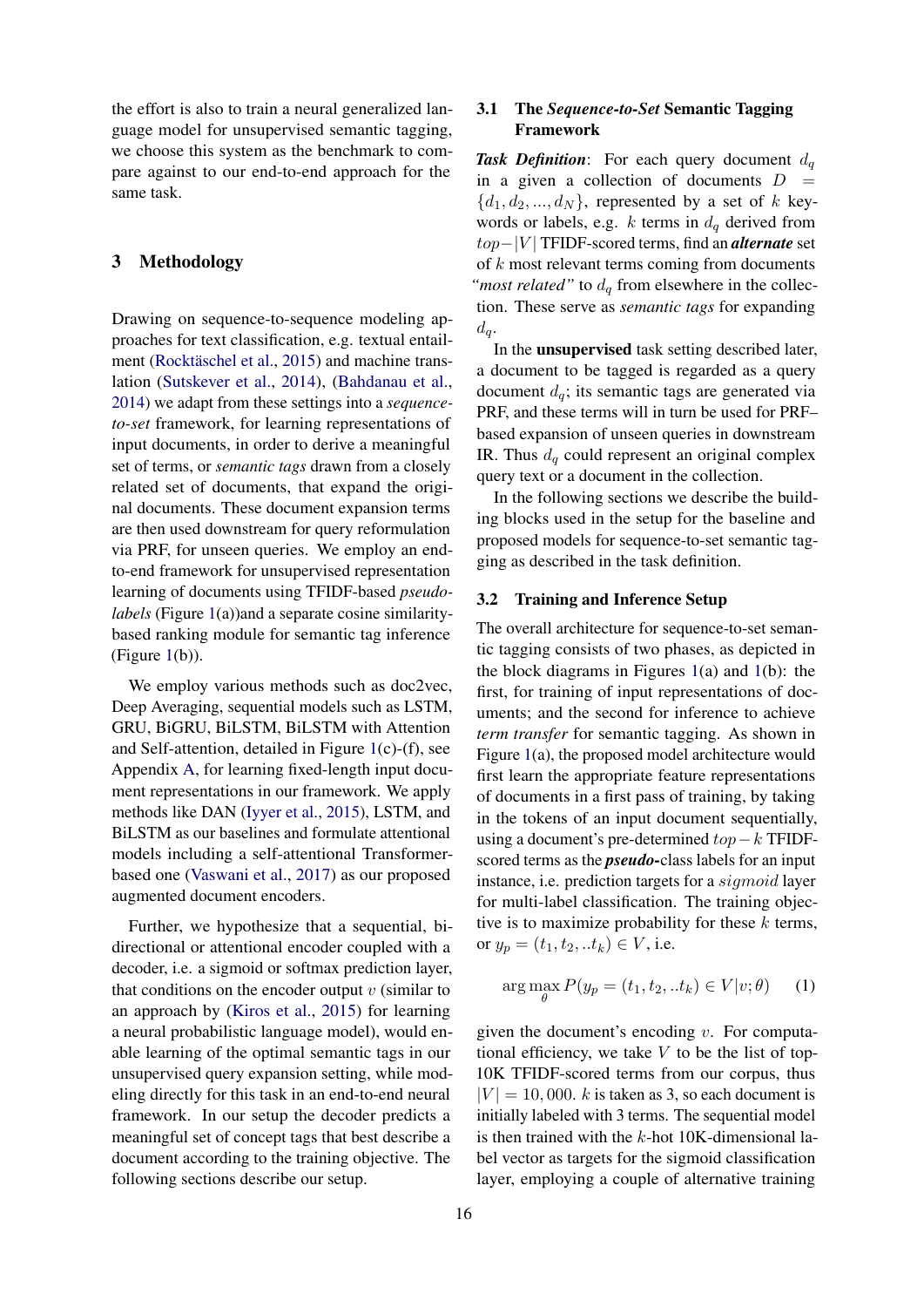<span id="page-3-0"></span>

Figure 1: Overview of *Sequence-to-Set* Framework. (a) Method for training document or query representations, (b) Method for Inference via term transfer for semantic tagging; Document Sequence Encoders: (c) Deep Averaging encoder; (d) LSTM last hidden state, GRU encoders; (e) BiLSTM last hidden state, BiGRU (shown in dotted box), BiLSTM attended hidden states encoders; and (f) Transformer self-attentional encoder [source: [\(Alammar,](#page-7-5) [2018\)](#page-7-5)].

objectives. The first, typical for multi-label classification, minimizes a categorical cross-entropy loss, which for a single training instance with groundtruth label *set*,  $y_p$ , is:

<span id="page-3-2"></span>
$$
L_{CE}(\hat{y_p}) = \sum_{i=1}^{|V|} y_i \log(\hat{y_i})
$$
 (2)

Since our goal is to obtain the most meaningful document representations most predictive of their assigned terms, and that can also be predictive of semantic tags not present in the document, we also consider a language model–based loss objective converting our decoder to a neural language model. Thus, we employ a training objective that maximizes the conditional log likelihood of the label terms  $L_d$  of a document  $d_q$ , given the document's representation v, i.e.  $P(L_d|d_q)$  (where  $y_p = L_d \in V$ ). This amounts to minimizing the negative log likelihood of the label representations

conditioned on the document encoding. Thus,

$$
P(L_d|d_q) = \prod_{l \in L_d} P(l|d_q) = -\sum_{l \in L_d} \log(P(l|d_q))
$$
\n(3)

<span id="page-3-1"></span>Since  $P(l|d_q) \propto \exp(v_l \cdot v)$ , where  $v_l$  and v are the label and document encodings, it is equivalent to minimizing:

$$
L_{LM}(\hat{y}_p) = -\sum_{l \in L_d} \log(\exp(v_l \cdot v)) \qquad (4)
$$

Equation [\(4\)](#page-3-1) represents our language model– style loss objective. We run experiments training with both losses (Equations [\(2\)](#page-3-2)  $\&$  [\(4\)](#page-3-1)) as well as a variant that is a summation of both, with a hyperparameter  $\alpha$  used to tune the language model component of the total loss objective.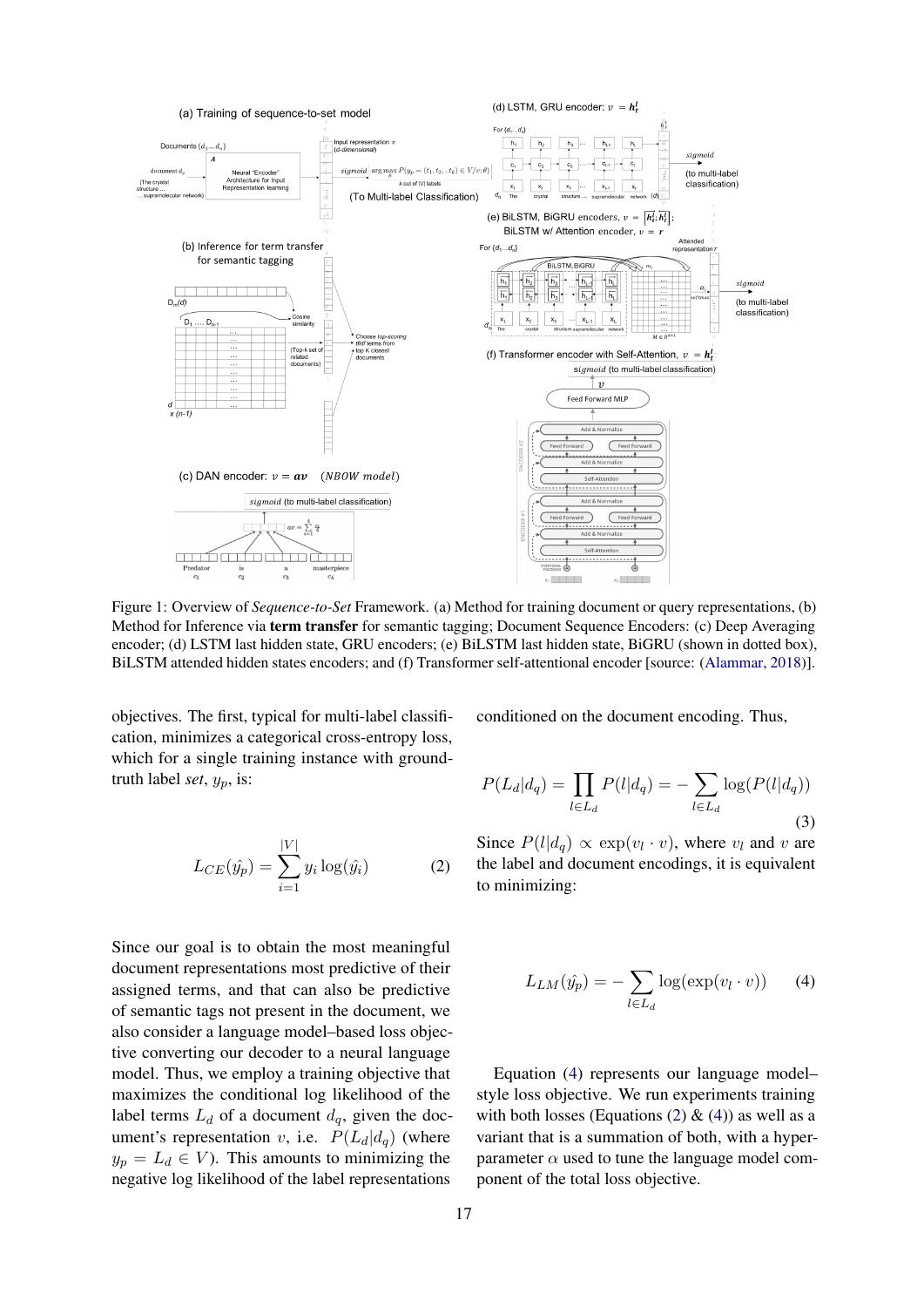### 4 Task Settings

# 4.1 Unsupervised Task – Semantic Tagging for Query Expansion

We now describe the setup and results for experiments run on our unsupervised task setting of semantic tagging of documents for PRF–based query expansion.

#### 4.1.1 Dataset – TREC CDS 2016

The 2016 TREC CDS challenge dataset, makes available actual electronic health records (EHR) of patients (de-identified), in the form of case reports, typically describing a challenging medical case. Such a case report represents a query in our system, having a complex information need. There are 30 queries in this dataset, corresponding to such case reports, at 3 levels of granularity Note, Description and Summary text as described in [\(Roberts et al.,](#page-8-8) [2016\)](#page-8-8). The target document collection is the Open Access Subset of PubMed Central (PMC), containing 1.25 million articles consisting of title, keywords, abstract and body sections. We use a subset of 100K of these articles for which human relevance judgments are made available by TREC, for training. Final evaluation however is done on an ElasticSearch index built on top of the entire collection of 1.25 million PMC articles.

# 4.1.2 Unsupervised Task Experiments

We ran several sets of experiments with various document encoders, employing pre-trained and fine-tuned embedding schemes like skip-gram [\(Mikolov et al.,](#page-8-12) [2013a\)](#page-8-12) and Probabilistic Fast-Text [\(Athiwaratkun et al.,](#page-7-6) [2018\)](#page-7-6), see Appendix [B.](#page-11-0) The experimental setup used is the same as the Phrase2VecGLM [\(Das et al.,](#page-7-4) [2018\)](#page-7-4), the only other known system for this dataset, that performs "unsupervised semantic tagging of documents by PRF", for downstream query expansion. Thus we take this system as the current state-of-the-art system baseline, while our *non-attention-based* document encoding models constitute our standard baselines. Our document-TFIDF representations–based query expansion forms yet another baseline. Summary text UMLS [\(Lindberg et al.,](#page-8-13) [1993;](#page-8-13) [Bodenreider,](#page-7-7) [2004\)](#page-7-7) terms for use in our augmented models is available to us via the UMLS Java Metamap API [\(Demner-Fushman et al.,](#page-7-8) [2017\)](#page-7-8). The first was a set of experiments with our different models using the Summary Text as the base query. Following this we ran experiments with our models using

the Summary Text + Sum. UMLS terms as the "augmented" query. We use the Adam optimizer [\(Kingma and Ba,](#page-8-14) [2014\)](#page-8-14) for training our models. After several rounds of hyper-paramater tuning,  $batch\_size$  was set to 128, dropout to 0.3, the prediction layer was fixed to sigmoid, the loss function switched between cross-entropy and summation of cross entropy and LM losses, and models trained with early stopping.

Results from various *Seq2Set* encoder models on base (Summary Text) and augmented (Summary Text + Summary-based UMLS terms) query, are outlined in Table [1.](#page-5-0) Evaluating on base query, a *Seq2Set*-Transformer model beats all other *Seq2Set* encoders, and also the TFIDF, MeSH QE terms and Expert QE terms baselines. On the augmented query, the *Seq2Set*-BiGRU and *Seq2Set*-Transformer models outperform all other *Seq2Set* encoders, and *Seq2Set*-Transformer outperforms all nonensemble baselines and the Phrase2VecGLM unsupervised QE ensemble system baseline significantly, with P@10 of 0.4333. Best performing *supervised QE* systems for this dataset, tuned on all 30 queries, range between *0.35*– *0.4033* P@10 [\(Roberts et al.,](#page-8-8) [2016\)](#page-8-8), better than unsupervised QE systems on base query, but surpassed by the best *Seq2Set*-based models such as *Seq2Set*-Transformer on augmented query, even without ensemble. Semantic tags from a best-performing model, do appear to pick terms relating to certain conditions, e.g.: <*query doc original pseudo-label terms:['obesity', 'diabetes', 'pulmonary-hypertension', 'children'], semantic tags: ['dyslipidaemia', 'hyperglycemia', 'bmi', 'subjects']* >*.*

# 4.2 Supervised Task – Automated Text **Categorization**

The Seq2set framework's unsupervised semantic tagging setup is primarily applicable in those settings where no pre-existing document labels are available. In such a scenario, of unsupervised semantic tagging of a large document collection, the Seq2set framework therefore consists of separate training and inference steps to infer tags from other documents after encodings have been learnt. We therefore conduct a series of extensive evaluations in the manner described in the previous section, using a downstream QE task in order to validate our method. However, when a tagged document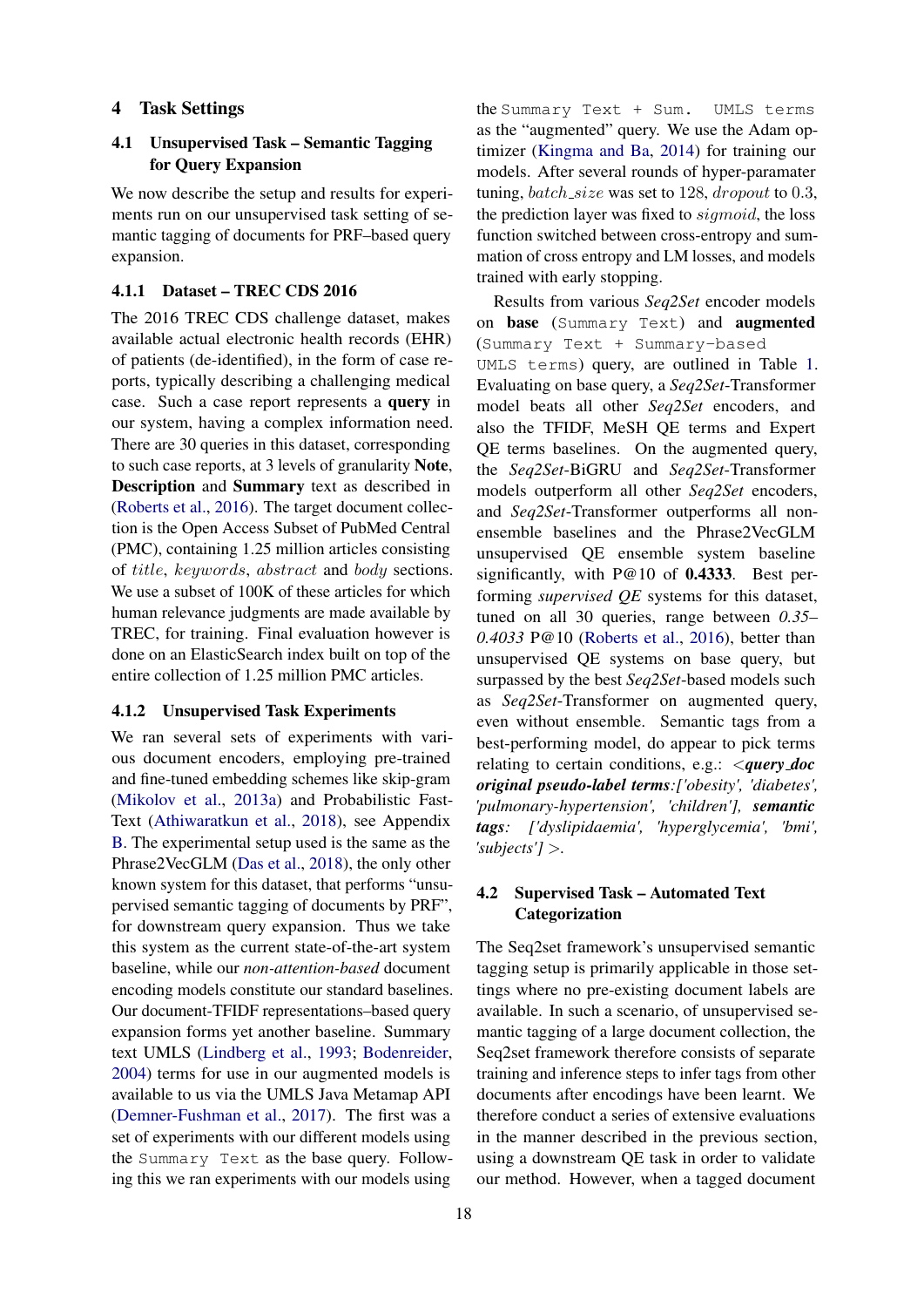<span id="page-5-0"></span>

| <b>Unsupervised QE Systems (Base Query)</b>  | P@10      |
|----------------------------------------------|-----------|
| BM25+Seq2Set-doc2vec (baseline)              | 0.0794    |
| BM25+Seq2Set-TFIDF Terms (baseline)          | 0.2000    |
| BM25+MeSH OE Terms (baseline)                | 0.2294    |
| BM25+Human Expert QE Terms (baseline)        | 0.2511    |
| BM25+unigramGLM+Phrase2VecGLM                |           |
| <i>ensemble</i> (system baseline)            | 0.2756    |
| BM25+Seq2Set-Transformer $(L_{CE})$ (model)  | $0.2861*$ |
| <b>Supervised QE Systems (Base Query)</b>    |           |
| BM25+ETH Zurich-ETHSummRR                    | 0.3067    |
| BM25+Fudan Univ.DMIIP-AutoSummary1           | 0.4033    |
| <b>Unsupervised OE Systems</b>               |           |
| (Augmented Query)                            |           |
| BM25+Seq2Set-doc2vec (baseline)              | 0.1345    |
| BM25+Seq2Set-TFIDF Terms (baseline)          | 0.3000    |
| BM25+unigramGLM+Phrase2VecGLM                |           |
| ensemble (system baseline)                   | 0.3091    |
| BM25+Seq2Set-BiGRU (LM only loss) (model)    | $0.3333*$ |
| BM25+Seq2Set-Transformer $(L_{CE} + L_{LM})$ |           |
| (model)                                      | $0.4333*$ |

Table 1: Results on IR for best *Seq2set* models, in an *unsupervised PRF*–based QE setting. Boldface indicates statistical significance  $@p \lt 0.01$  over previous.

collection is available where the set of document labels are already known, we can learn to predict tags from this set of known labels on a new set of similar documents. Thus, in order to generalize our Seq2set approach to such other tasks and setups, we therefore aim to validate the performance of our framework on such a labeled dataset of tagged documents, which is equivalent to adapting the Seq2set framework for a supervised setup. In this setup we therefore only need to use the training module of the Seq2set framework shown in Figure [1\(](#page-3-0)a), and measure tag prediction performance on a held out set of documents. For this evaluation, we therefore choose to work with the popular Delicious (del.icio.us) folksonomy dataset, same as that used by [\(Soleimani and Miller,](#page-8-0) [2016\)](#page-8-0) in order to do an appropriate comparison with their MLTM framework that is also evaluated on a similar document multi-label prediction task.

# 4.2.1 Dataset – del.icio.us

The Delicious dataset contains tagged web pages retrieved from the social bookmarking site, del.icio.us. There are 20 common tags used as class labels: reference, design, programming, internet, computer, web, java, writing, English, grammar, style, language, books, education, philosophy, politics, religion, science, history and culture. The training set consists of 8250 documents and the test set consists of 4000 documents.

<span id="page-5-1"></span>

Figure 2: Seq2Set–supervised on del.icio.us, best Transformer model–based encoder

<span id="page-5-2"></span>

Figure 3: A comparison of document labeling performance of Seq2set versus MLTM

### 4.2.2 Supervised Task Experiments

We then run Seq2set-based training for our 8 different encoder models on the training set for the 20 labels, and perform evaluation on the test set measuring sentence-level ROC AUC on the labeled documents in the test set.

Figure [2](#page-5-1) shows the ROC AUC for the best performing Transformer model from the Seq2set framework on the del.icio.us dataset, which was trained with a sigmoid–based prediction layer on cross entropy loss with a batch size of 64 and dropout set to 0.3. This best model got an ROC AUC of 0.85 , statistically significantly surpassing MLTM (AUC 0.81  $\omega$   $p \ll 0.001$ ) for this task and dataset.

Figure [3](#page-5-2) also shows a comparison of the ROC AUC scores obtained with training Seq2set and MLTM based models for this task with various labeled data proportions. Here again we see that Seq2set has clear advantage over the current MLTM state-of-the-art, statistically significantly surpassing it  $(p \ll 0.01)$  when trained with greater than 25% of the labeled dataset.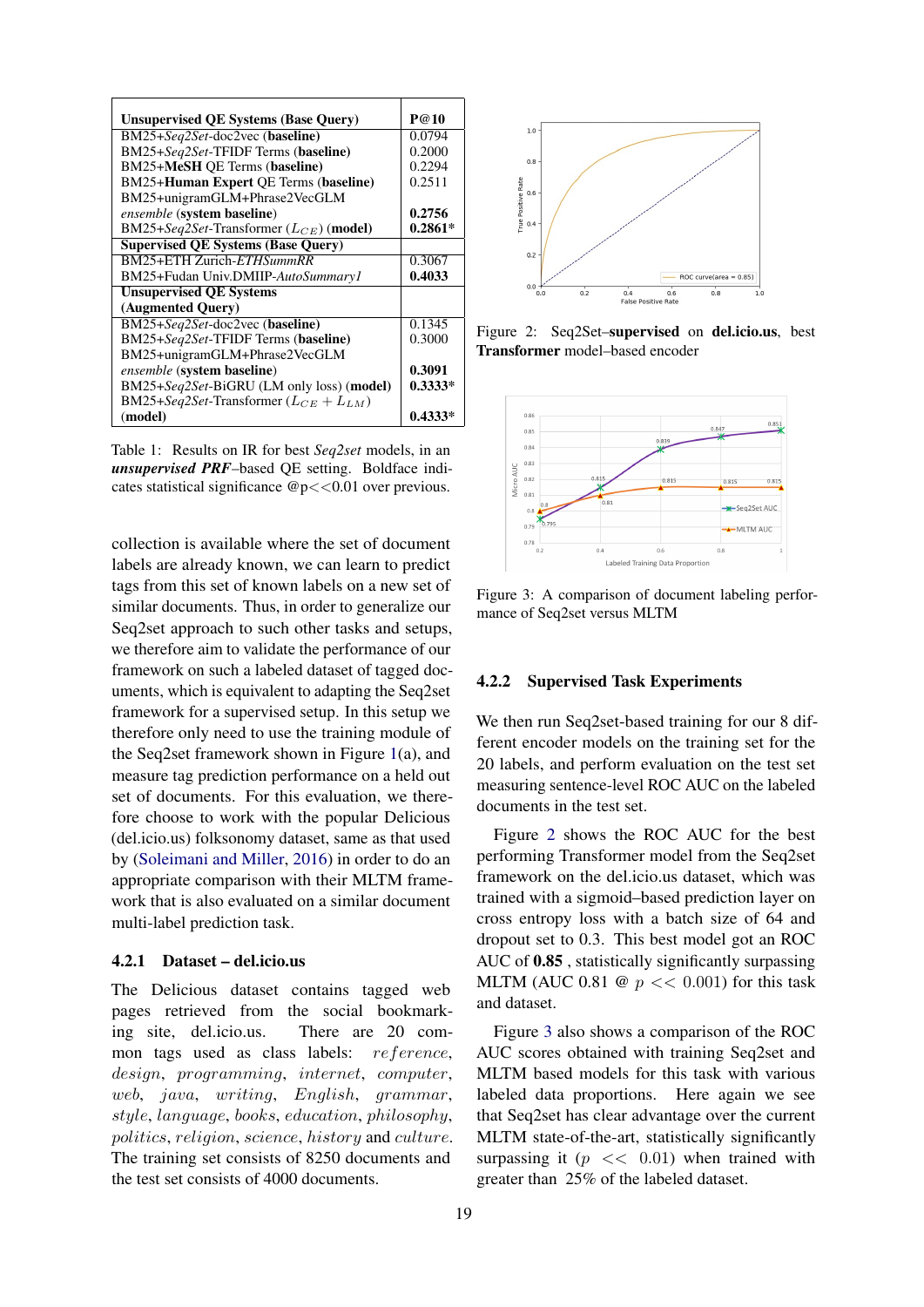<span id="page-6-0"></span>

Figure 4: Seq2Set–semi-supervised on Ohsumed, best Transformer model–based encoder w/ Cross Entropy–based Softmax prediction; 4 layers, 10 attention heads, dropout=0

### 4.3 Semi-Supervised Text Categorization

We then seek to further validate how well the Seq2set framework can leverage large scale pretraining on unlabeled data given only a small amount of labeled data for training, to be able to improve prediction performance on a held out set of these known labels. This amounts to a semisupervised setup–based evaluation of the Seq2set framework. In this setup, we perform the training and evaluation of Seq2set similar to the supervised setup, except we have an added step of pre-training the multi-label prediction on large amounts of unlabeled document data in exactly the same way as the unsupervised setup.

#### 4.3.1 Dataset – Ohsumed

We employ the Ohsumed dataset available from the TREC Information Filtering tracks of years 87-91 and the version of the labeled Ohsumed dataset used by [\(Soleimani and Miller,](#page-8-0) [2016\)](#page-8-0) for evaluation, to have an appropriate comparison with their MLTM system also evaluated for this dataset. The version of the Ohsumed dataset due to [\(Soleimani](#page-8-0) [and Miller,](#page-8-0) [2016\)](#page-8-0) consists of 11122 training and 5388 test documents, each assigned to one or multiple labels of 23 MeSH diseases categories. Almost half of the documents have more than one label.

### 4.3.2 Semi-Supervised Task Experiments

We first train and test our framework on the labeled subset of the Ohsumed data from [\(Soleimani](#page-8-0) [and Miller,](#page-8-0) [2016\)](#page-8-0) similar to the supervised setup described in the previous section. This evaluation gives a statistically significant ROC AUC of 0.93 over the 0.90 AUC for the MLTM system of [\(Soleimani and Miller,](#page-8-0) [2016\)](#page-8-0) for a Transformer–

based Seq2set model performing best. Next we experiment with the semi-supervised setting where we first train the Seq2set framework models on a large number of documents that do not have preexisting labels. This pre-training is performed in exactly a similar fashion as the unsupervised setup. Thus we first preprocess the Ohsumed data from years 87-90 to obtain a top-1000 TFIDF score– based vocabulary of tags, pseudo-labeling all the documents in the training set with these. Our training and evaluation for the semi-supervised setup consists of 3 phases: Phase 1: We employ our seq2set framework (using each one of our encoder models) for multi-label prediction on this pseudolabeled data, having an output prediction layer of 1000 having a penultimate fully-connected layer of dimension 23, same as the number of labels in the Ohsumed dataset; Phase 2: After pre-training with pseudolabels we discard the final layer and continue to train labeled Ohsumed dataset from 91 by 5-fold cross-validation with early stopping. Phase 3: This is the final evaluation step of our semi-supervised trained Seq2set model on the labeled Ohsumed test dataset used by [\(Soleimani](#page-8-0) [and Miller,](#page-8-0) [2016\)](#page-8-0). This constitutes simply inferring predicted tags using the trained model on the test data. As shown in Figure [4,](#page-6-0) our evaluation of the Seq2set framework for the Ohsumed dataset, comparing supervised and semi-supervised training setups, yields an ROC AUC of 0.94 for our best performing semi-supervised–trained model of Fig. [4,](#page-6-0) compared to the various supervised trained models for the same dataset that got a best ROC AUC of 0.93. The top performing semi-supervised model again involves a Transformer–based encoder using a softmax layer for prediction, with 4 layers, 10 attention heads, and no dropout. Thus, the best results on the semi-supervised training experiments (ROC AUC 0.94) statistically significantly outperforms ( $p \ll 0.01$ ) the MLTM system baseline (ROC AUC 0.90) on the Ohsumed dataset, while also clearly surpassing the top-performing supervised Seq2set models on the same dataset. This demonstrates that our *Seq2set* framework is able to leverage the benefits of data augmentation in the semi-supervised setup by training with large amounts of unlabeled data on top of limited labeled data.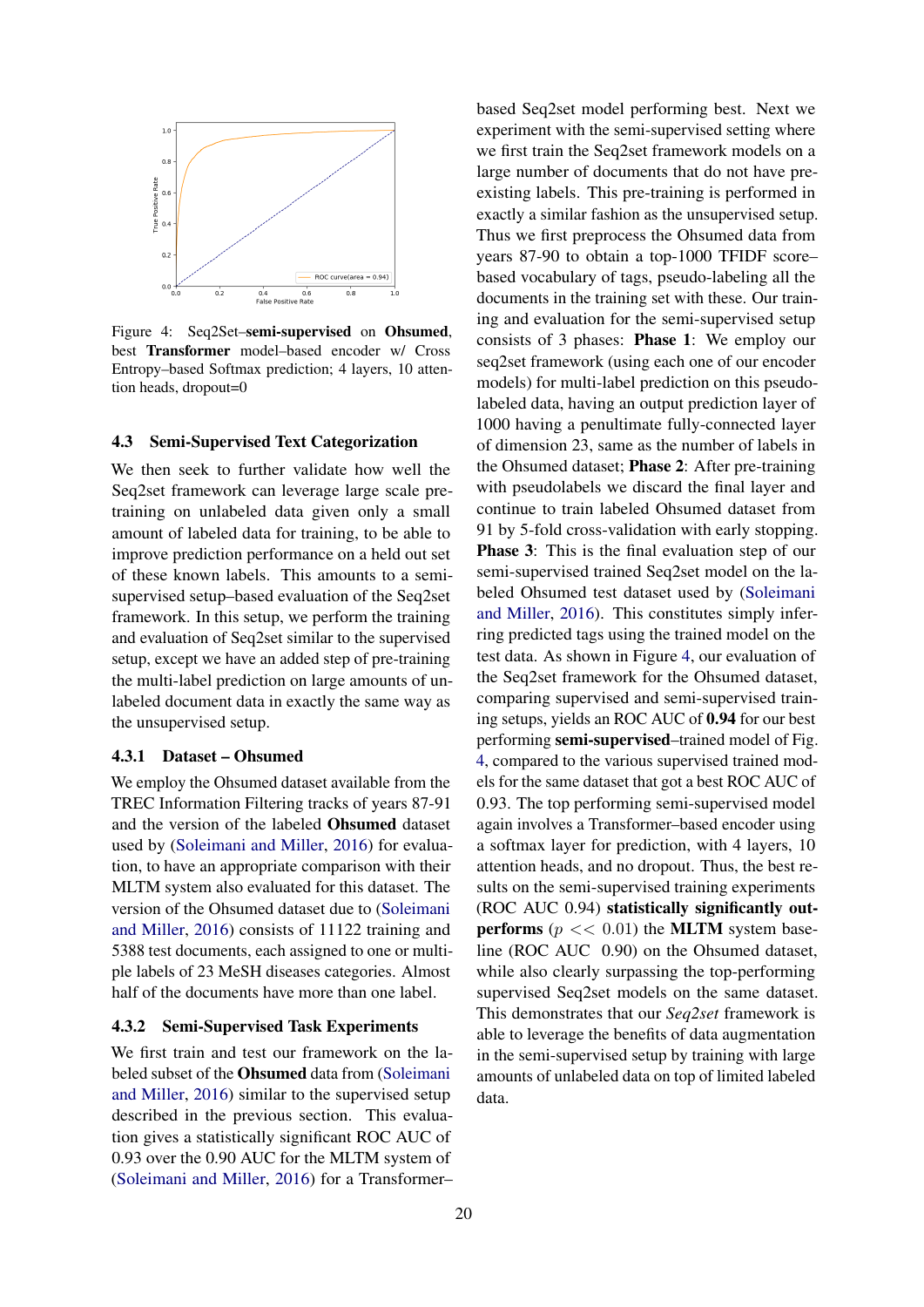### 5 Conclusion

We develop a novel *sequence-to-set* end-toend encoder-decoder–based neural framework for multi-label prediction, by training document representations using no external supervision labels, for pseudo-relevance feedback–based unsupervised semantic tagging of a large collection of documents. We find that in this unsupervised task setting of PRF-based semantic tagging for query expansion, a multi-term prediction training objective that jointly optimizes both prediction of the TFIDF–based document pseudo-labels and the log likelihood of the labels given the document encoding, surpasses previous methods such as Phrase2VecGLM [\(Das et al.,](#page-7-4) [2018\)](#page-7-4) that used neural generalized language models for the same. Our initial hypothesis that bidirectional or self-attentional models could learn the most efficient semantic representations of documents when coupled with a loss more effective than cross-entropy at reducing language model perplexity of document encodings, is corroborated in all experimental setups. We demonstrate the effectiveness of our novel framework in every task setting, viz. for unsupervised QE via PRF-based semantic tagging for a downstream medical IR challenge task; as well as for both, supervised and semi-supervised task settings, where Seq2set statistically significantly outperforms the state-of-art MLTM baseline [\(Soleimani and Miller,](#page-8-0) [2016\)](#page-8-0) on the same held out set of documents as MLTM, for multi-label prediction on a set of known labels, for automated text categorization; achieving to the best of our knowledge, the current state-of-the-art for multi-label prediction on documents, with or without known labels. We therefore demonstrate the effectiveness of our Sequence-to-Set framework for multi-label prediction, on any set of documents, applicable especially towards the automated categorization, filtering and semantic tagging for QEbased retrieval, of biomedical literature for EBM. Future directions would involve experiments replacing TDIDF labels with more meaningful terms (using unsupervised term extraction) for query expansion, initialization with pre-trained embeddings for the biomedical domain such as BlueBERT [\(Peng et al.,](#page-8-15) [2019\)](#page-8-15) and BioBERT [\(Lee et al.,](#page-8-16) [2020\)](#page-8-16), and multi-task learning with closely related tasks such as biomedical Named Entity Recognition and Relation Extraction to learn better document representations and thus more meaningful semantic tags of documents useful for downstream EBM tasks.

### References

- <span id="page-7-11"></span>Martín Abadi, Paul Barham, Jianmin Chen, Zhifeng Chen, Andy Davis, Jeffrey Dean, Matthieu Devin, Sanjay Ghemawat, Geoffrey Irving, Michael Isard, et al. 2016. Tensorflow: A system for large-scale machine learning. In *12th* {*USENIX*} *Symposium on Operating Systems Design and Implementation (*{*OSDI*} *16)*, pages 265–283.
- <span id="page-7-5"></span>Jay Alammar. 2018. [The illustrated transformer.](http://jalammar.github.io/illustrated-transformer/) Online; posted June 27, 2018.
- <span id="page-7-6"></span>Ben Athiwaratkun, Andrew Gordon Wilson, and Anima Anandkumar. 2018. Probabilistic fasttext for multi-sense word embeddings. *arXiv preprint arXiv:1806.02901*.
- <span id="page-7-0"></span>Dzmitry Bahdanau, Kyunghyun Cho, and Yoshua Bengio. 2014. Neural machine translation by jointly learning to align and translate.  $arXiv$  preprint learning to align and translate. *arXiv:1409.0473*.
- <span id="page-7-7"></span>Olivier Bodenreider. 2004. The unified medical language system (umls): integrating biomedical terminology. *Nucleic acids research*, 32(suppl\_1):D267-D270.
- <span id="page-7-3"></span>Guihong Cao, Jian-Yun Nie, Jianfeng Gao, and Stephen Robertson. 2008. Selecting good expansion terms for pseudo-relevance feedback. In *Proceedings of the 31st annual international ACM SIGIR conference on Research and development in information retrieval*, pages 243–250. ACM.
- <span id="page-7-2"></span>Jianpeng Cheng and Mirella Lapata. 2016. Neural summarization by extracting sentences and words. *arXiv preprint arXiv:1603.07252*.
- <span id="page-7-1"></span>Jan K Chorowski, Dzmitry Bahdanau, Dmitriy Serdyuk, Kyunghyun Cho, and Yoshua Bengio. 2015. Attention-based models for speech recognition. In *Advances in neural information processing systems*, pages 577–585.
- <span id="page-7-9"></span>Junyoung Chung, Caglar Gulcehre, KyungHyun Cho, and Yoshua Bengio. 2014. Empirical evaluation of gated recurrent neural networks on sequence modeling. *arXiv preprint arXiv:1412.3555*.
- <span id="page-7-10"></span>Junyoung Chung, Caglar Gulcehre, Kyunghyun Cho, and Yoshua Bengio. 2015. Gated feedback recurrent neural networks. In *International Conference on Machine Learning*, pages 2067–2075.
- <span id="page-7-4"></span>Manirupa Das, Eric Fosler-Lussier, Simon Lin, Soheil Moosavinasab, David Chen, Steve Rust, Yungui Huang, and Rajiv Ramnath. 2018. Phrase2vecglm: Neural generalized language model–based semantic tagging for complex query reformulation in medical ir. In *Proceedings of the BioNLP 2018 workshop*, pages 118–128.
- <span id="page-7-8"></span>Dina Demner-Fushman, Willie J Rogers, and Alan R Aronson. 2017. Metamap lite: an evaluation of a new java implementation of metamap. *Journal*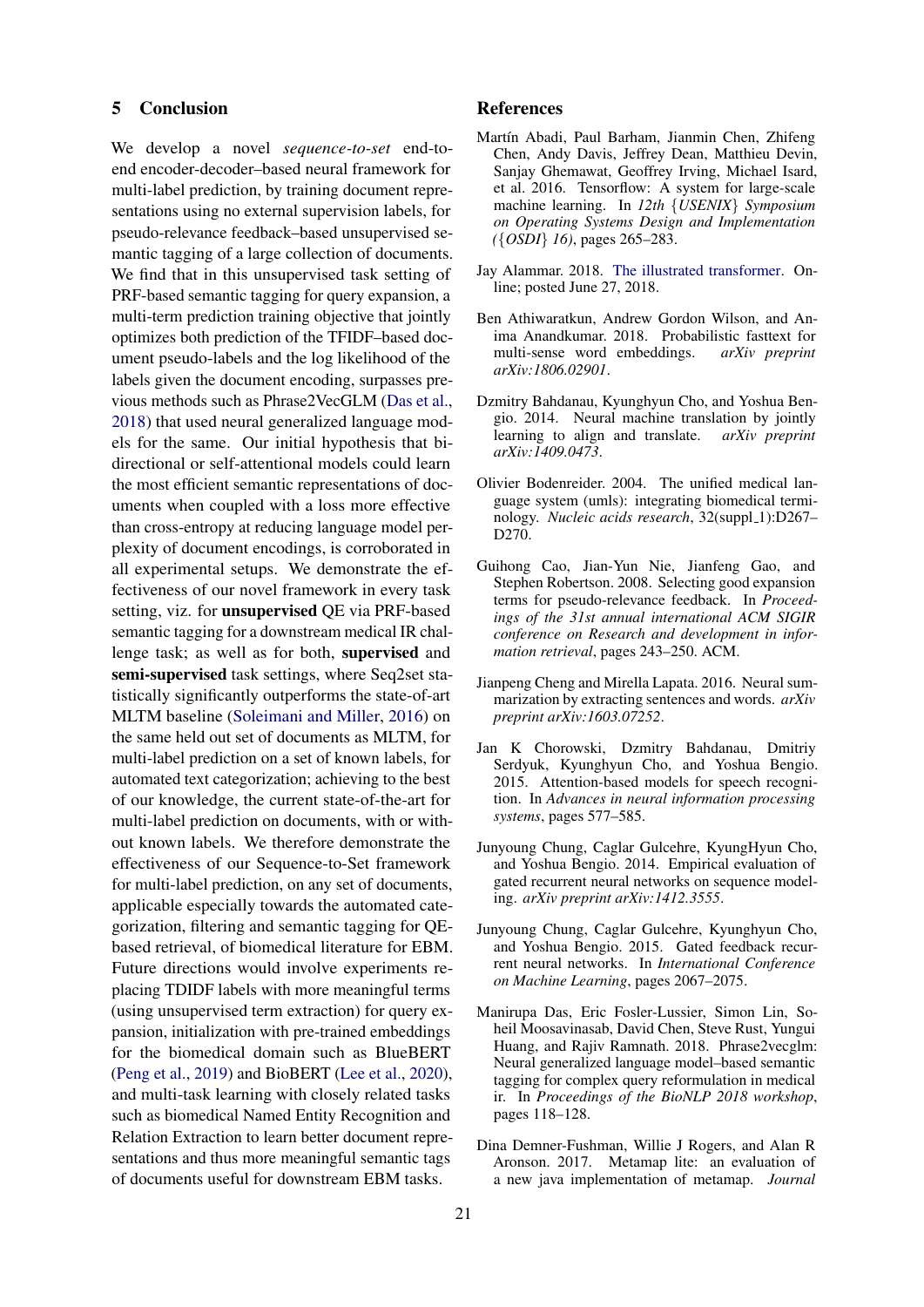*of the American Medical Informatics Association*, 24(4):841–844.

- <span id="page-8-2"></span>Alex Graves. 2013. Generating sequences with recurrent neural networks. *arXiv preprint arXiv:1308.0850*.
- <span id="page-8-18"></span>Sepp Hochreiter and Jürgen Schmidhuber. 1997. Long short-term memory. *Neural computation*, 9(8):1735–1780.
- <span id="page-8-10"></span>Mohit Iyyer, Varun Manjunatha, Jordan Boyd-Graber, and Hal Daumé III. 2015. Deep unordered composition rivals syntactic methods for text classification. In *Proceedings of the 53rd Annual Meeting of the ACL*, volume 1, pages 1681–1691.
- <span id="page-8-19"></span>Yoon Kim. 2014. Convolutional neural networks for sentence classification. *arXiv preprint arXiv:1408.5882*.
- <span id="page-8-14"></span>Diederik P Kingma and Jimmy Ba. 2014. Adam: A method for stochastic optimization. *arXiv preprint arXiv:1412.6980*.
- <span id="page-8-11"></span>Ryan Kiros, Yukun Zhu, Ruslan R Salakhutdinov, Richard Zemel, Raquel Urtasun, Antonio Torralba, and Sanja Fidler. 2015. Skip-thought vectors. In *Advances in neural information processing systems*, pages 3294–3302.
- <span id="page-8-17"></span>Quoc V Le and Tomas Mikolov. 2014. Distributed representations of sentences and documents. In *ICML*, volume 14, pages 1188–1196.
- <span id="page-8-16"></span>Jinhyuk Lee, Wonjin Yoon, Sungdong Kim, Donghyeon Kim, Sunkyu Kim, Chan Ho So, and Jaewoo Kang. 2020. Biobert: a pre-trained biomedical language representation model for biomedical text mining. *Bioinformatics*, 36(4):1234–1240.
- <span id="page-8-13"></span>Donald AB Lindberg, Betsy L Humphreys, and Alexa T McCray. 1993. The unified medical language system. *Yearbook of Medical Informatics*,  $2(01):41-51.$
- <span id="page-8-12"></span>Tomas Mikolov, Kai Chen, Greg Corrado, and Jeffrey Dean. 2013a. Efficient estimation of word representations in vector space. *arXiv preprint arXiv:1301.3781*.
- <span id="page-8-20"></span>Tomas Mikolov, Ilya Sutskever, Kai Chen, Greg S Corrado, and Jeff Dean. 2013b. Distributed representations of words and phrases and their compositionality. In *Advances in neural information processing systems*, pages 3111–3119.
- <span id="page-8-4"></span>Hamid Palangi, Li Deng, Yelong Shen, Jianfeng Gao, Xiaodong He, Jianshu Chen, Xinying Song, and Rabab Ward. 2016. Deep sentence embedding using long short-term memory networks: Analysis and application to information retrieval. *IEEE/ACM Transactions on Audio, Speech and Language Processing (TASLP)*, 24(4):694–707.
- <span id="page-8-15"></span>Yifan Peng, Shankai Yan, and Zhiyong Lu. 2019. Transfer learning in biomedical natural language processing: An evaluation of bert and elmo on ten benchmarking datasets. In *Proceedings of the 2019 Workshop on Biomedical Natural Language Processing (BioNLP 2019)*, pages 58–65.
- <span id="page-8-22"></span>Matthew E Peters, Mark Neumann, Mohit Iyyer, Matt Gardner, Christopher Clark, Kenton Lee, and Luke Zettlemoyer. 2018. Deep contextualized word representations. *arXiv preprint arXiv:1802.05365*.
- <span id="page-8-5"></span>Jonas Pfeiffer, Samuel Broscheit, Rainer Gemulla, and Mathias Göschl. 2018. A neural autoencoder approach for document ranking and query refinement in pharmacogenomic information retrieval. In *Proceedings of the BioNLP 2018 workshop*, pages 87– 97.
- <span id="page-8-21"></span>Radim Řehůřek and Petr Sojka. 2010. Software Framework for Topic Modelling with Large Corpora. In *Proceedings of the LREC 2010 Workshop on New Challenges for NLP Frameworks*, pages 45– 50, Valletta, Malta. ELRA. [http://is.muni.cz/](http://is.muni.cz/publication/884893/en) [publication/884893/en](http://is.muni.cz/publication/884893/en).
- <span id="page-8-9"></span>Kirk Roberts, Anupama E Gururaj, Xiaoling Chen, Saeid Pournejati, William R Hersh, Dina Demner-Fushman, Lucila Ohno-Machado, Trevor Cohen, and Hua Xu. 2017. Information retrieval for biomedical datasets: the 2016 biocaddie dataset retrieval challenge. *Database*, 2017.
- <span id="page-8-8"></span>Kirk Roberts, Ellen Voorhees, Dina Demner-Fushman, and William R. Hersh. 2016. [Overview of the trec](http://trec.nist.gov/pubs/trec25/papers/Overview-CL.pdf) [2016 clinical decision support track.](http://trec.nist.gov/pubs/trec25/papers/Overview-CL.pdf) Online; posted August-2016.
- <span id="page-8-7"></span>Tim Rocktäschel, Edward Grefenstette, Karl Moritz Hermann, Tomáš Kočiskỳ, and Phil Blunsom. 2015. Reasoning about entailment with neural attention. *arXiv preprint arXiv:1509.06664*.
- <span id="page-8-3"></span>Gerard Salton, Chris Buckley, and Maria Smith. 1990. On the application of syntactic methodologies in automatic text analysis. *Information Processing & Management*, 26(1):73–92.
- <span id="page-8-0"></span>Hossein Soleimani and David J Miller. 2016. Semisupervised multi-label topic models for document classification and sentence labeling. In *Proceedings of the 25th ACM international on conference on information and knowledge management*, pages 105– 114. ACM.
- <span id="page-8-6"></span>Ilya Sutskever, Oriol Vinyals, and Quoc V Le. 2014. Sequence to sequence learning with neural networks. In *Advances in neural information processing systems*, pages 3104–3112.
- <span id="page-8-1"></span>Ashish Vaswani, Noam Shazeer, Niki Parmar, Jakob Uszkoreit, Llion Jones, Aidan N Gomez, Łukasz Kaiser, and Illia Polosukhin. 2017. Attention is all you need. In *Advances in Neural Information Processing Systems*, pages 5998–6008.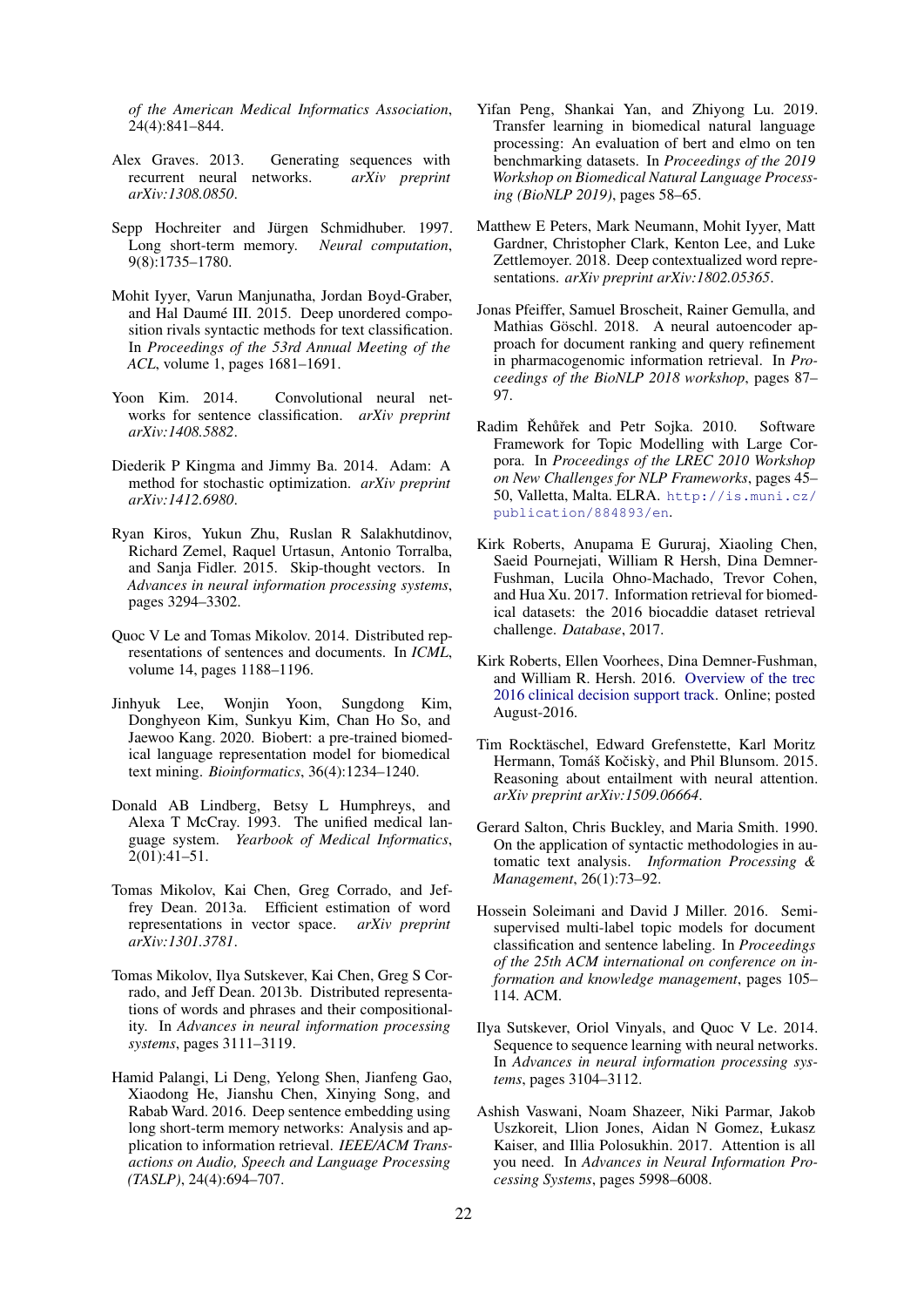- <span id="page-9-2"></span>Bo Xu, Hongfei Lin, Yuan Lin, and Kan Xu. 2017. Learning to rank with query-level semi-supervised autoencoders. In *Proceedings of the 2017 ACM on Conference on Information and Knowledge Management*, pages 2395–2398. ACM.
- <span id="page-9-1"></span>Jinxi Xu and W Bruce Croft. 2000. Improving the effectiveness of information retrieval with local context analysis. *ACM Transactions on Information Systems (TOIS)*, 18(1):79–112.
- <span id="page-9-0"></span>Kelvin Xu, Jimmy Ba, Ryan Kiros, Kyunghyun Cho, Aaron Courville, Ruslan Salakhudinov, Rich Zemel, and Yoshua Bengio. 2015. Show, attend and tell: Neural image caption generation with visual attention. In *International conference on machine learning*, pages 2048–2057.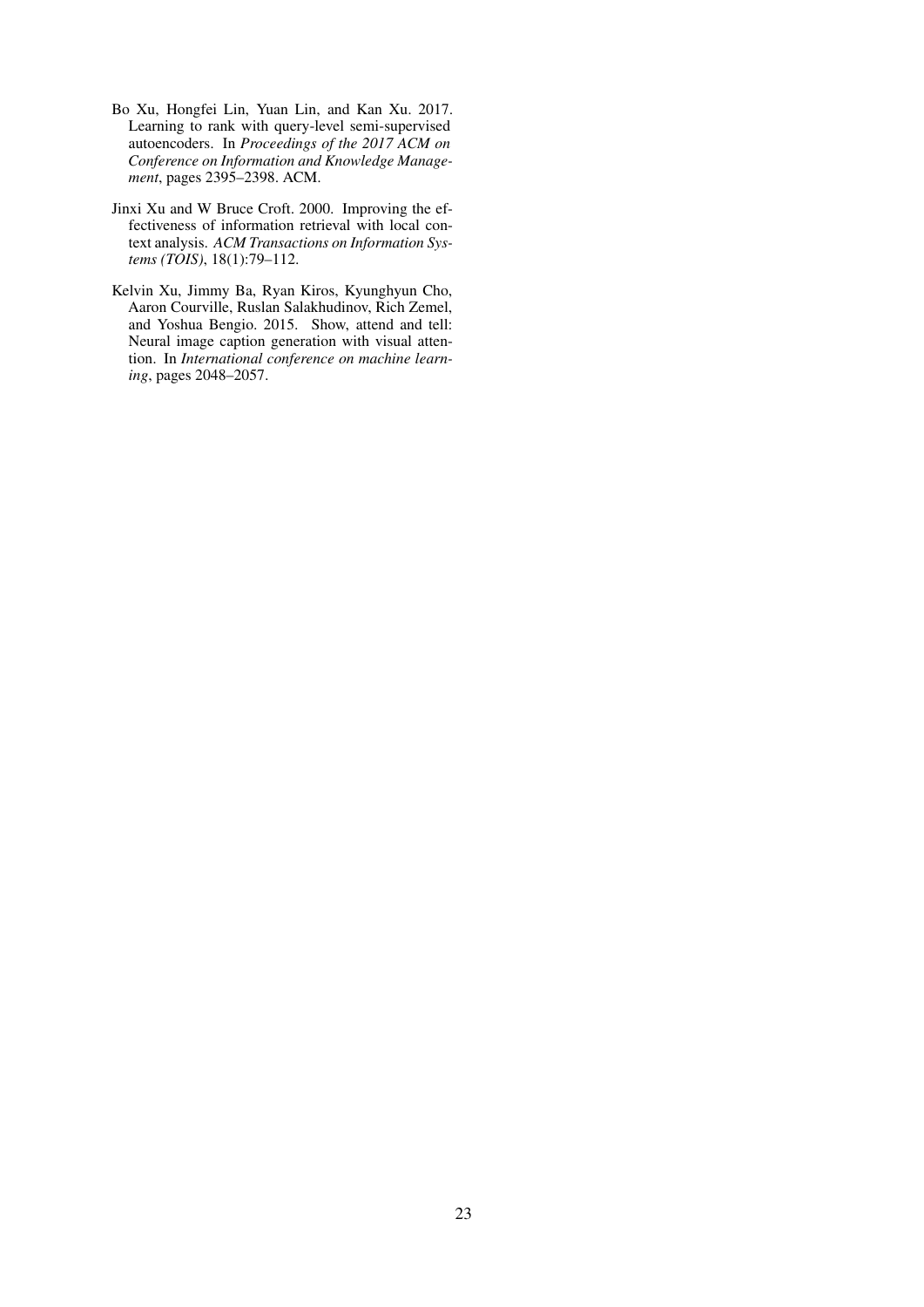### <span id="page-10-0"></span>A Sequence-based Document Encoders

We describe below the different neural models that we use for the sequence encoder, as part of our encoder-decoder architecture for deriving semantic tags for documents.

#### A.1 doc2vec encoder

doc2vec is the unsupervised algorithm due to [\(Le](#page-8-17) [and Mikolov,](#page-8-17) [2014\)](#page-8-17), that learns fixed-length representations of variable length documents, representing each document by a dense vector trained to predict surrounding words in contexts sampled from each document. We derive these doc2vec encodings by pre-training on our corpus. We then use them directly as features for inferring semantic tags per Figure [1\(](#page-3-0)b) without training them within our framework against the loss objectives. We expect this to be a strong document encoding baseline in capturing the semantics of documents. TFIDF Terms is our other baseline where we don't train within the framework but rather use the top- $k$  neighbor documents' TFIDF pseudo-labels as the semantic tags for the query document.

### A.2 Deep Averaging Network encoder

The Deep Averaging Network (DAN) for text classification due to [\(Iyyer et al.,](#page-8-10) [2015\)](#page-8-10) Figure [1](#page-3-0) (c), is formulated as a neural bag of words encoder model for mapping an input sequence of tokens X to *one* of k labels. v is the output of a composition function q, in this case *averaging*, applied to the sequence of word embeddings  $v_w$  for  $w \in X$ . For our multi-label classification problem,  $v$  is fed to a *sigmoid* layer to obtain scores for each independent classification. We expect this to be another strong document encoder given results in the literature and it proves in practice to be.

### A.2.1 LSTM and BiLSTM encoders

LSTMs [\(Hochreiter and Schmidhuber,](#page-8-18) [1997\)](#page-8-18), by design, encompass memory cells that can store information for a long period of time and are therefore capable of learning and remembering over long and variable sequences of inputs. In addition to three types of gates, i.e. *input*, *forget*, and *output* gates, that control the flow of information into and out of these cells, LSTMs have a hidden state vector  $h_t^l$ , and a memory vector  $c_t^l$ . At each time step, corresponding to a token of the input document, the LSTM can choose to read from, write to, or reset the cell using explicit gating mechanisms. Thus

the LSTM is able to learn a language model for the entire document, encoded in the hidden state of the final timestep, which we use as the document encoding to give to the prediction layer. By the same token, owing to the bi-directional processing of its input, a BiLSTM-based document representation is expected to be even more robust at capturing document semantics than the LSTM, with respect to its prediction targets. Here, the document representation used for final classification is the concatenated hidden state outputs from the final step,  $[\vec{h}_t^i; \vec{h}_t^i]$ , depicted by the dotted box in Fig. [1\(](#page-3-0)e).

#### A.3 BiLSTM with Attention encoder

In addition, we also propose a BiLSTM with attention-based document encoder, where the output representation is the *weighted combination* of the concatenated hidden states at each time step. Thus we learn an *attention-weighted* representation at the final output as follows. Let  $X \in (d \times L)$  be a matrix consisting of output vectors  $[h_1, \ldots, h_L]$ that the Bi-LSTM produces when reading  $L$  tokens of the input document. Each word representation  $h_i$  is obtained by concatenating the forward and backward hidden states, i.e.  $h_i = [\overrightarrow{h_i}; \overrightarrow{h_i}]$ . *d* is the size of embeddings and hidden layers. The attention mechanism produces a vector  $\alpha$  of attention weights and a weighted representation  $r$  of the input, via:

$$
M = \tanh(WX), \quad M \in (d \times L) \tag{5}
$$

$$
\alpha = \text{softmax}(w^T M), \quad \alpha \in L \tag{6}
$$

$$
r = X\alpha^T, \quad r \in \real^d \tag{7}
$$

Here, the intermediate attention representation  $m_i$  (i.e. the i<sup>th</sup> column vector in M) of the i<sup>th</sup> word in the input document is obtained by applying a non-linearity on the matrix of output vectors  $X$ , and the attention weight for the  $i^{th}$  word in the input is the result of a weighted combination (parameterized by w) of values in  $m_i$ . Thus  $r \in \mathbb{R}^d$ is the attention−weighted representation of the word and phrase tokens in an input document used in optimizing the training objective in downstream multi-label classification, as shown by the final attended representation  $r$  in Figure [1\(](#page-3-0)e).

# A.4 GRU and BiGRU encoders

A Gated Recurrent Unit (GRU) is a type of recurrent unit in recurrent neural networks (RNNs)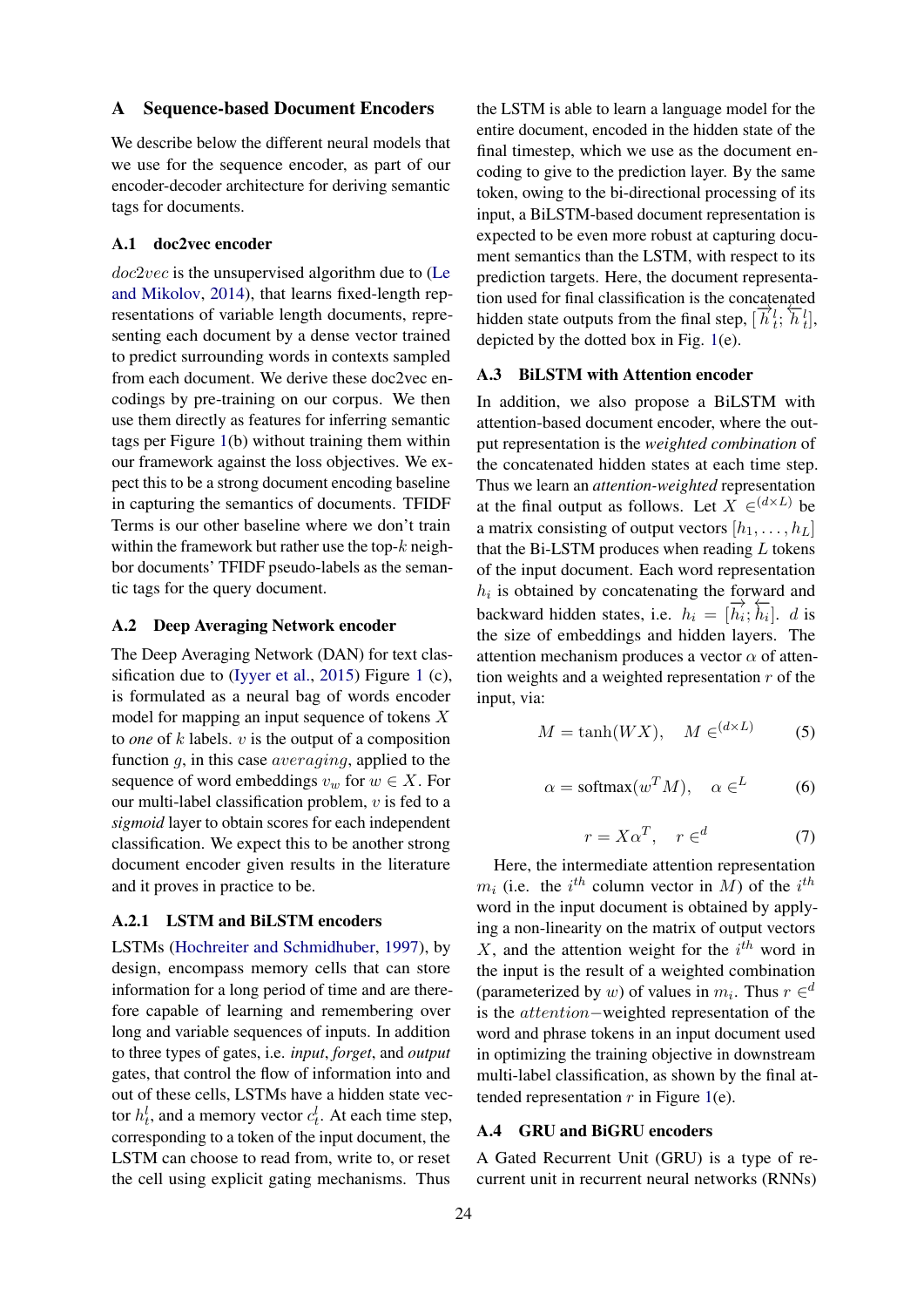that aims at tracking long-term dependencies while keeping the gradients in a reasonable range. In contrast to the LSTM, a GRU has only 2 gates: a reset gate and an update gate. First proposed by [\(Chung](#page-7-9) [et al.,](#page-7-9) [2014\)](#page-7-9), [\(Chung et al.,](#page-7-10) [2015\)](#page-7-10) to make each recurrent unit to adaptively capture dependencies of different time scales, the GRU, however, does not have any mechanism to control the degree to which its state is exposed, exposing the whole state each time. In the LSTM unit, the amount of the memory content that is seen, or used by other units in the network is controlled by the output gate, while the GRU exposes its full content without any control. Since the GRU has simpler structure, models using GRUs generally converge faster than LSTMs, hence they are faster to train and may give better performance in some cases for sequence modeling tasks. The BiGRU has the same structure as GRU except constructed for bi-directional processing of the input, depicted by the dotted box in Fig. [1\(](#page-3-0)e).

### A.5 Transformer self-attentional encoder

Recently, the Transformer encoder-decoder architecture due to [\(Vaswani et al.,](#page-8-1) [2017\)](#page-8-1), based on a *selfattention* mechanism in the encoder and decoder, has achieved the state-of-the-art in machine translation tasks at a fraction of the computation cost. Based entirely on attention, and replacing the recurrent layers commonly used in encoder-decoder architectures with *multi-headed* self-attention, it has outperformed most previously reported ensembles on the task. Thus we hypothesize that this selfattention-based model could learn the most efficient semantic representations of documents for our unsupervised task. Since our models use  $tensor flow$ [\(Abadi et al.,](#page-7-11) [2016\)](#page-7-11), a natural choice was document representation learning using the Transformer model's available  $tensor2tensor$  API. We hoped to leverage apart from the computational advantages of this model, the capability of capturing semantics over varying lengths of context in the input document, afforded by multi-headed self-attention, Figure [1\(](#page-3-0)f). Self-attention is realized in this architecture, by training 3 matrices, made up of vectors, corresponding to a Query vector, a Key Vector and a Value vector for each token in the input sequence. The output of each self-attention layer is a summation of weighted Value vectors that passes on to a feed-forward neural network. Position-based encoding to replace recurrences help to lend more parallelism to computations and make things faster.

*Multi-headed* self-attention further lends the model the ability to focus on different positions in the input, with multiple sets of Query/Key/Value weight matrices, which we hypothesize should result in the most effective document representation, among all the models, for our downstream task.

## A.6 CNN encoder

Inspired by the success of [\(Kim,](#page-8-19) [2014\)](#page-8-19) in employing CNN architectures successfully for achieving gains in NLP tasks we also employ a CNN-based encoder in the seq2set framework. [\(Kim,](#page-8-19) [2014\)](#page-8-19) train a simple CNN with a layer of convolution on top of pre-trained word vectors, as a sequence of length n embeddings concatenated to form a matrix input. Filters of different sizes, representing various context windows over neighboring words, are then applied to this input, over each possible window of words in the sequence to obtain feature maps. This is followed by a max-over-time pooling operation to take maximum value of the feature map as the feature corresponding to a particular filter. The model then combines these features to form a penultimate layer which is passed to a fully connected softmax layer whose output is the probability distribution over labels. In case of seq2set these features are passed to sigmoid layer for final multi-label prediction used cross entropy loss or a combination of cross-entropy and LM losses. We use filters of sizes 2, 3, 4 and 5. Like our other encoders, we fine-tune the document representations learnt.

# <span id="page-11-0"></span>B Embedding Algorithms Experimented with

We describe here the various algorithms used to train word embeddings for use in our models.

Skip-Gram word2vec: We generate word embeddings trained with the skip-gram model with negative sampling [\(Mikolov et al.,](#page-8-20) [2013b\)](#page-8-20) with dimension settings of 50 with a context window of 4, and also 300, with a context window of 5, using the  $gensim$  package  $2$  (Rehurtiek and Sojka, [2010\)](#page-8-21).

Probabilistic FastText: The Probabilistic Fast-Text (PFT) word embedding model of [\(Athi](#page-7-6)[waratkun et al.,](#page-7-6) [2018\)](#page-7-6) represents each word with a Gaussian mixture density, where the mean of a mixture component given by the sum of n-grams, can capture multiple word senses, sub-word structure,

<span id="page-11-1"></span><sup>2</sup> https://radimrehurek.com/gensim/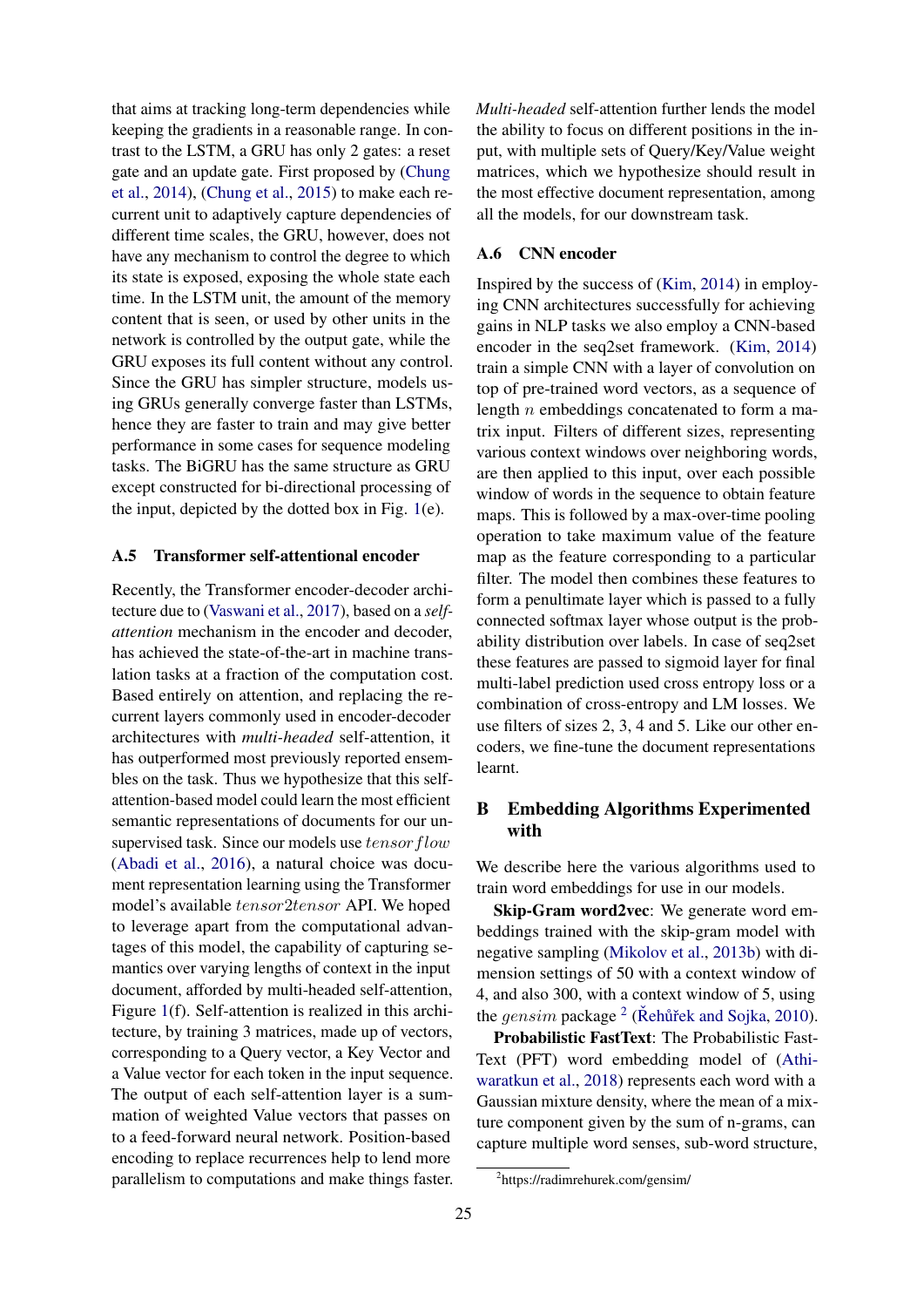and uncertainty information. This model outperforms the n-gram averaging of FastText getting state-of-the-art performance on several word similarity and disambiguation benchmarks. The probabilistic word representations with flexible sub-word structures, can achieve multi-sense representations that also give rich semantics for rare words. This makes them very suitable to generalize for rare and out-of-vocabulary words motivating us to opt for PFT-based word vector pre-training <sup>[3](#page-12-0)</sup> over regular FastText.

ELMo: Another consideration was to use embeddings that can explicitly capture the language model underlying sentences within a document. ELMo (Embeddings from Language Models) word vectors [\(Peters et al.,](#page-8-22) [2018\)](#page-8-22) presented such a choice where the vectors are derived from a bidirectional LSTM trained with a coupled language model (LM) objective on a large text corpus. The representations are a function of all of the internal layers of the biLM. Using linear combinations of the vectors derived from each internal state has shown marked improvements over various downstream NLP tasks, because the higher-level LSTM states capture context-dependent aspects of word meaning (e.g., they can be used without modification to perform well on supervised word sense disambiguation tasks) while lower- level states model aspects of syntax. Using the API  $<sup>4</sup>$  $<sup>4</sup>$  $<sup>4</sup>$  we generate</sup> ELMo embeddings fine-tuned for our corpus with dimension settings of 50 and 100 using only the top layer final representations. A discussion of the results from each set of experiments is outlined in the following section and summarized in Table [1.](#page-5-0)

# C Experimental Considerations and Hyperparameter Settings

Of the metrics available, P@10 gives the number of relevant items returned in the top-10 results and NDCG looks at precision of the returned items at the correct rankings. For our particular dataset domain, the number of relevant results returned in the top-10 is more important, hence Table [1](#page-5-0) reports results ranked in ascending order of P@10.

The PRF setting shown in the results table means that, we take the top 10-15 documents returned by an ElasticSearch (ES) index for each of the 30 Summary Text queries in our dataset, and subsequently use the semantic tags assigned to each of these

top documents as the terms for query expansion for the original query. We then re-run these expanded queries through the ES index to record the retrieval performance. Thus the queries our system is evaluated on, are *not seen* at the time of training our models, but only during evaluation, hence it is *unsupervised QE*.

Similar to [Das et al.](#page-7-4) [\(2018\)](#page-7-4), for the feedback loop based query expansion method, we had two separate human judgment–based baselines, one using the MeSH terms available from PMC for the top 15 documents returned in a first round of querying with Summary text, and the other based on human expert annotations of the 30 query topics, made available by the authors.

Since we had mixed results initially with our models, we explored various options to increase the training signal. First was by the use of neighbordocument's labels in our label vector for training. In this scheme, we used the 3-hot TFIDF label representation for each document to pick a list of  $n$ nearest neighbors to it. We then included the labels of those nearest documents into the label vector for the original document for use during training. We experimented with choices 3, 5, 10, 15, 20, 25 for  $n.$  We observed improvements with incorporating neighbor labels.

Next we experimented with incorporating word neighbors into the input sequence for our models. We did this in two different ways, the first was to average all the neighbors and concatenate with the original token embedding, the other was to average all of the embeddings together. The word itself was always weighted more than the neighbors. This scheme also gave improvement.

Finally we experimented with incorporating embeddings pre-trained by latest state-of-the-art methods (Appendix [B\)](#page-11-0) as the input tokens for our models. After several rounds of hyper-parameter tuning,  $batch_size$  was set to 128, and  $dropout$ to 0.3. We also performed a small grid search into the space of hyperparameters like number of hidden layers varied as 2, 3, 4, and  $\alpha$  varied as [1.0, 10.0, 100.0, 1000.0, 10000.0], determining the best settings for each encoder.

A glossary of acronyms and parameters used in training of our models is as follows:  $sg=skip$ gram; pft=Probablistic FastText; elmo=ELMo;  $d$ =embedding dimension;  $kln$ =number of "neighbor documents'" labels; nl=number of hidden layers in the model;  $h=$  Number of multi-attention

<span id="page-12-1"></span><span id="page-12-0"></span><sup>3</sup> https://github.com/benathi/multisense-prob-fasttext 4 https://allennlp.org/elmo